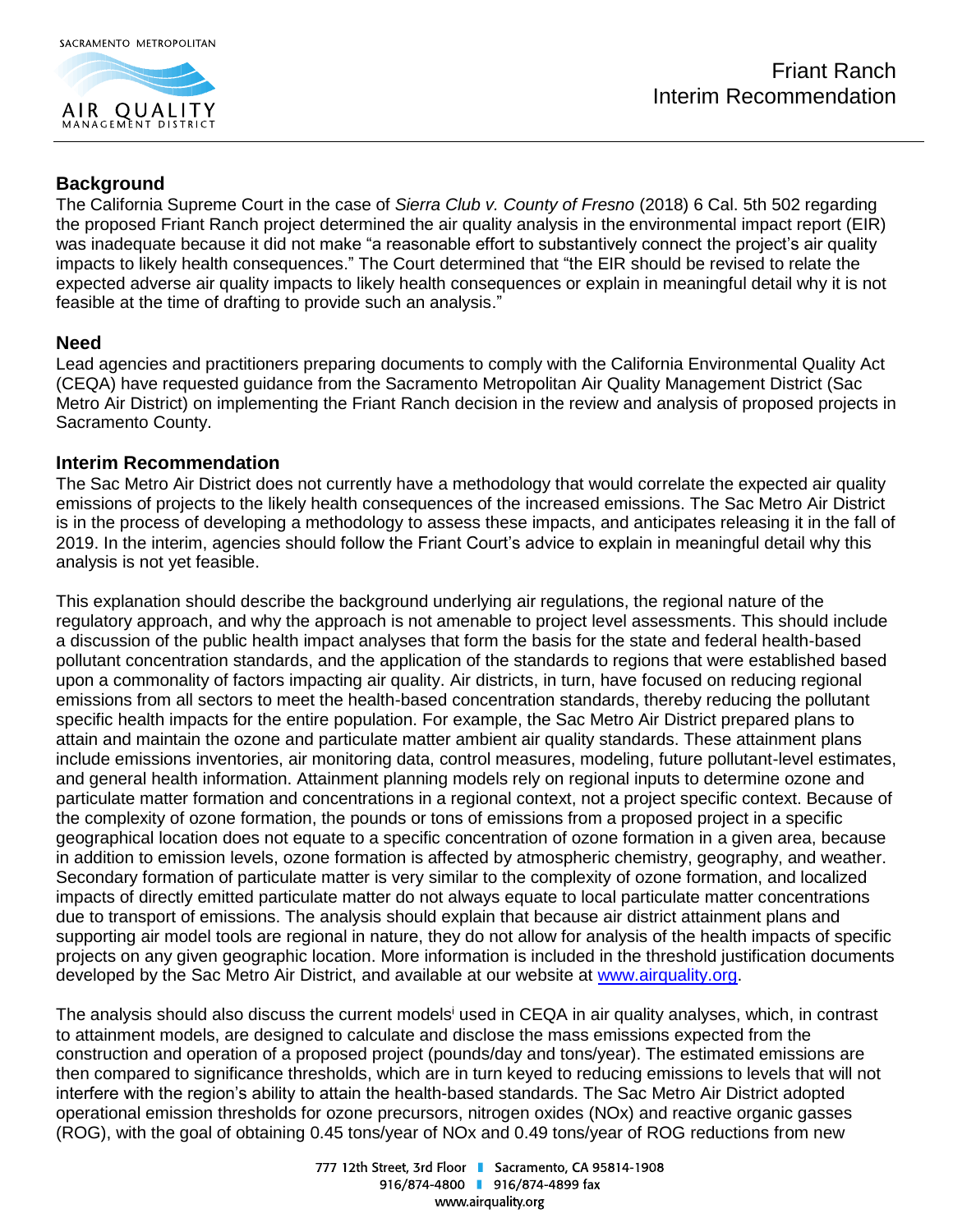development projects exceeding the thresholds by including emission reducing design features as mitigation.<sup>ii</sup> More recently, the Sac Metro Air District adopted particulate matter thresholds, PM10 and PM2.5, to align with the new source review permit offset levels, which are designed to prevent new emission sources from affecting attainment progress.<sup>iii</sup> Sac Metro Air District thresholds are set at 65 pounds/day NOx (11.8 tons/year), 65 pounds/day ROG (11.8 tons/year), 80 pounds/day PM10 (14.6 tons/year), and 82 pounds/day PM2.5 (15 tons/year).iv CEQA thresholds are a tool Sac Metro Air District uses to obtain emission reductions from development projects to support attainment of the Federal and State ambient air quality standards. This protects public health in the overall region, but there is currently no methodology to determine the impact of emissions on concentration levels in specific geographic areas.

The CEQA analysis should consider the degree to which various other tools, such as CalEEMod, EMFAC, OFFROAD, AERMOD, and HARP and CAMx, could assist in assessing specific health impacts of a project, and, where those tools would not be useful, explain why. For example, while CalEEMod may be useful in comparing emissions to significance thresholds, it is not able to assess transport of pollutants or the impacts of external factors (weather, terrain, etc.) on pollutant concentrations at particular locations.

In Sacramento, concentration modeling of ozone has not been an analytical tool used for project level emissions due to the complex nature of pollution concentration formation and numerous regional influences (multiple emission sources, meteorology, atmospheric chemistry and geography). Although some particulate matter concentration modeling has been conducted for project specific emissions for stationary source permitting purposes, concentration modeling has mainly been used to support ozone attainment demonstration.

Outside of these tools, neither the Sac Metro Air District nor any other air district currently have methodologies that would provide Lead Agencies and CEQA practitioners with a consistent, reliable, and meaningful analysis to correlate specific health impacts that may result from a proposed project's mass emissions.

An expanded discussion of health impacts resulting from specific air pollutants may also be warranted for projects with emissions exceeding the Sac Metro Air District's thresholds of significance. There is an array of information on health impacts related to exposure to ozone<sup>v</sup> and particulate matter<sup>vi</sup> emissions published by the US EPA and the California Air Resources Board. Health studies are used by these agencies to set the Federal and State ambient air quality standards. A more general discussion of health impacts related to air pollution is also available on [www.sparetheair.com](http://www.sparetheair.com/) and in the Sac Metro Air District's *Guide to Air Quality Assessment in Sacramento County.vii* None of the health-related information can be directly correlated to the pounds/day or tons/year of emissions estimated from a single, proposed project.

### **Developing Guidance**

The interim recommendation is in place to assist lead agencies and practitioners with CEQA document preparation until Sac Metro Air District develops a methodology that provides a consistent, reliable and meaningful analysis to address the Court's direction on correlating health impacts to a project's emissions.

Sac Metro Air District staff have initiated discussions with the other air district's in the Sacramento Federal Ozone Nonattainment area regarding developing guidance in response to Friant Ranch since we share air quality issues and use the same growth assumptions, mobile source emissions, and modeling efforts to support our ozone and particulate matter attainment plans.

One potentially useful tool in developing a methodology is the US EPA's BenMap tool<sup>viii</sup>. According to US EPA's website, BenMap is an "open-source computer program that calculates the number and economic value of air pollution-related deaths and illnesses. The software incorporates a database that includes many of the concentration-response relationships, population files, and health and economic data needed to quantify these impacts." BenMap may be able to provide the detailed health information needed for the guidance under development.